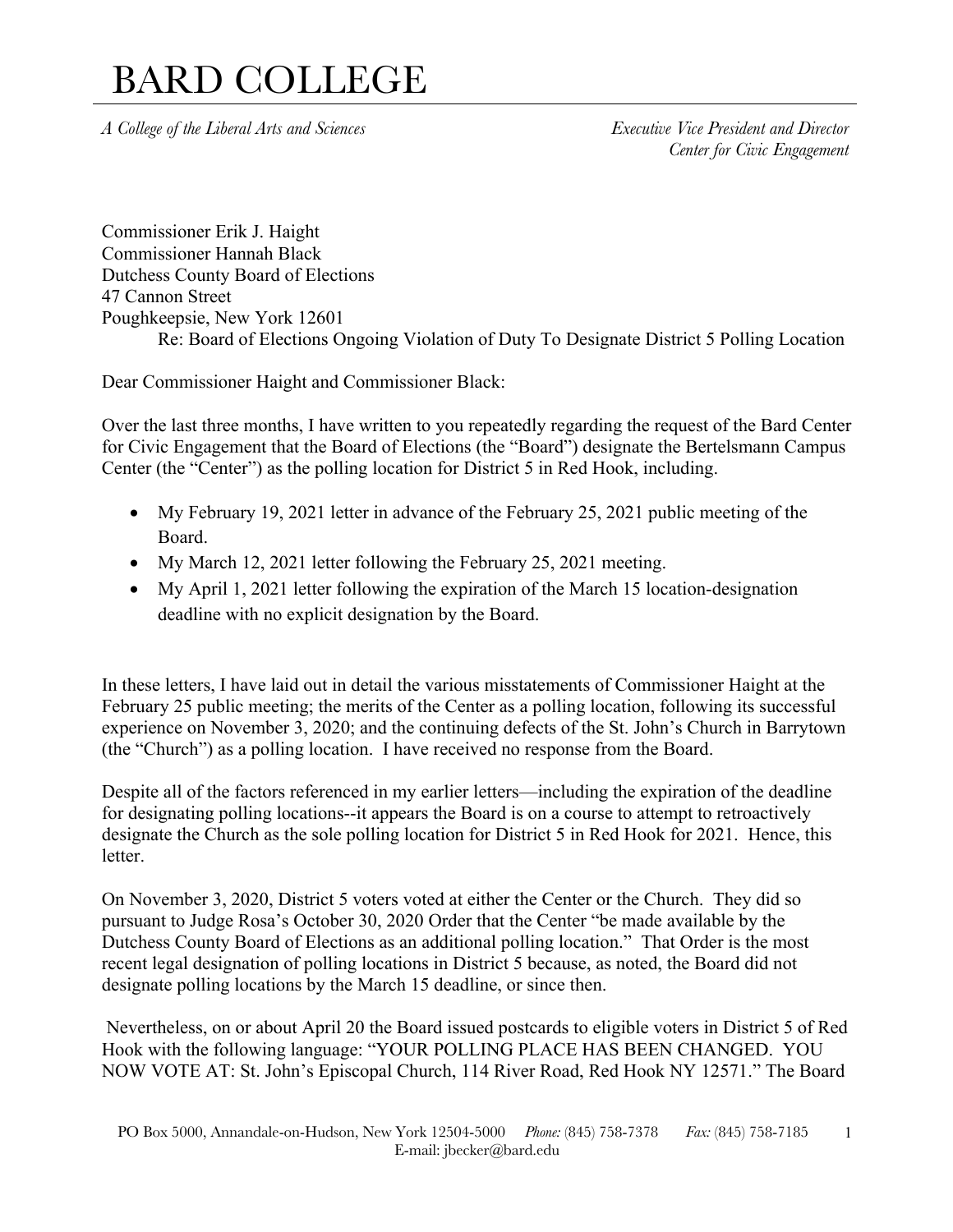*A College of the Liberal Arts and Sciences Executive Vice President and Director*

*Center for Civic Engagement*

had no authority to issue such postcards. Having failed to designate any polling location by the March 15 deadline, the Board could not have "changed" any polling place.

Furthermore, the postcards also say: "ATTENTION VOTER: If you still reside at the above address, you may continue to vote at the accessible polling place shown on this card." "Continue" implies voting in the future at the same place you voted most recently. Thus, it is incorrect and confusing to tell someone who voted at the Center on November 3, 2020 that s/he "may **continue** to vote at the accessible polling place shown on this card" (i.e., the Church) when that person did not vote at the Church on November 3. For someone who voted at the Center on November 3, 2020, the only location to "continue" to vote is the Center.

Finally, it is also incorrect and misleading to refer to the Church as an "accessible polling place." My earlier letters explain the Church's inaccessibility in detail. This misdescription is an offense to District 5 voters with disabilities or mobility impairments, or persons who accompany such persons to the polls, who rely on such information in determining whether they must anticipate physical obstacles.

Absent a timely, unanimous Board designation, Judge Rosa's Order remains the last legal designation of polling locations in District 5. As I said in my letter of March 12, "[i]f there is a 'default' position [i.e., in the absence of an agreement between the two Commissioners], it is that both the Church and the Campus Center be re-designated."

To ensure that the Board understands Bard's position, I am attaching a copy of that October 30, 2020 Order. Please note the relevant language:

ORDERED that the Bertelsmann Campus Center at Bard College...be made available by the Dutchess County Board of Elections...as an additional polling location of the Town of Red Hook Voting District 5, along with the St. John's Episcopal Church....;

ORDERED that Dutchess County Board of Elections update its website to indicate that Bertelsmann Campus Center has been designated as an additional polling location for the Town of Red Hook Election District 5 as soon as possible....

Neither these nor any other paragraphs of the Order limit the designation of the Bertelsmann Campus Center to the election of November 3, 2020. Neither that Election Day nor any other is referenced in the Order. I note that, consistent with this Order, the Board of Elections' website continues to (correctly) identify both the Bertelsmann Campus Center and the Church as polling locations for District 5 after the March 15 deadline.

The explicit language of the October 30, 2020 Order refutes Commissioner Haight's unsupported, erroneous contention at the February 25 meeting that absent an agreement between the Commissioners the default position reverts to the Church as the sole 2021 polling location in District 5. Failing to recognize the Bertelsmann Campus Center as a polling location—after Judge Rosa's *two* orders designating it and after the Center successfully hosted voting on November 3,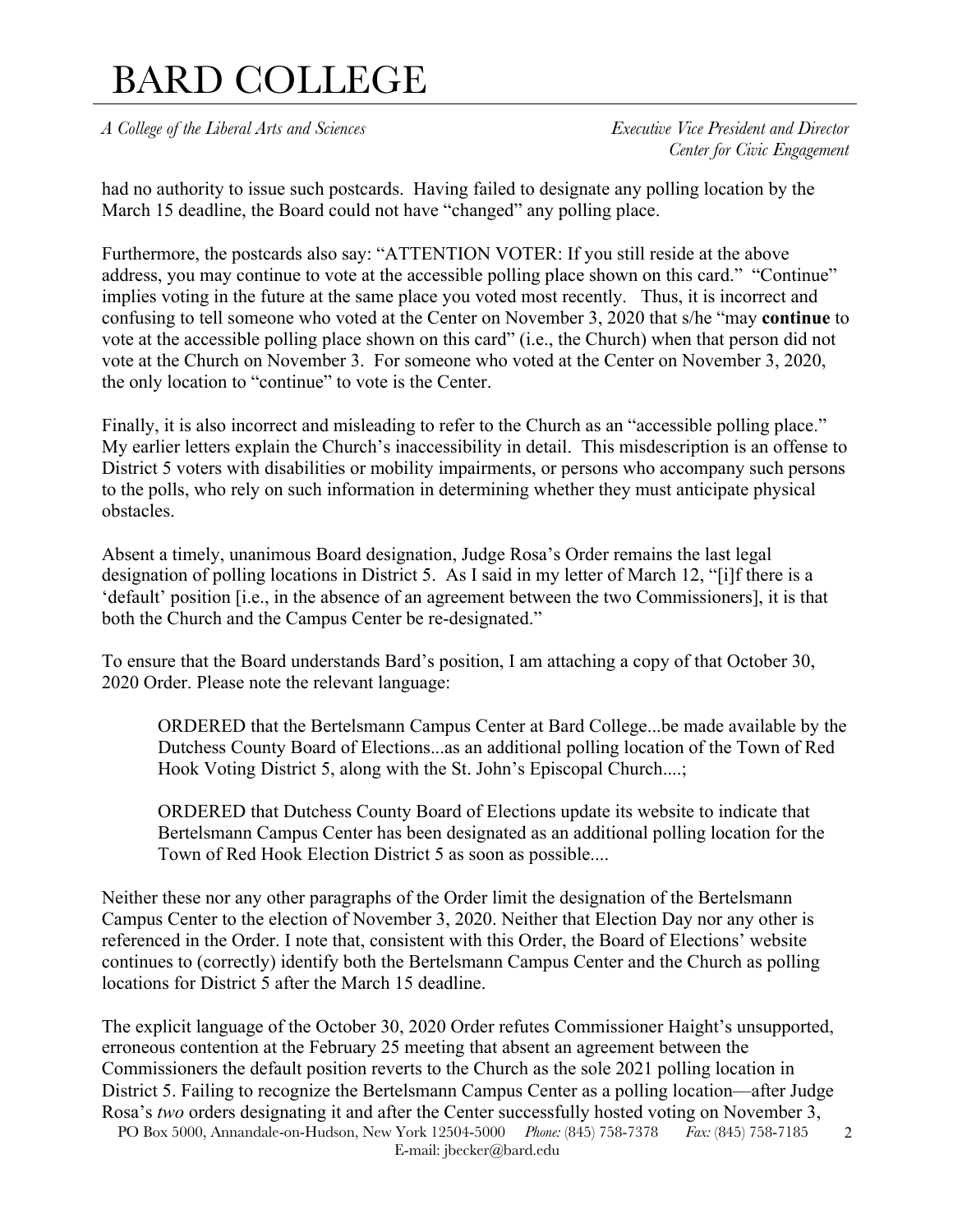*A College of the Liberal Arts and Sciences Executive Vice President and Director*

*Center for Civic Engagement*

2020--would be further evidence of discrimination against students, minorities, and disabled voters of District 5.

Particularly troubling is the Board's continued indifference to the American with Disabilities Act and to the interests of District 5 voters who are persons with disabilities or mobility impairments generally. The most recent evidence of this indifference comes from the response I received to a recent FOIL request. On March 10, 2021 at 9:26AM, Commissioner Black emailed Commissioner Haight: "It has come to my attention that St. John's Episcopal Church is not ADA compliant and requires another review. Can we set up a date and time with someone from your side to be available to set up doing this survey?" Commissioner Haight responded six minutes later: "Says who?" That response—"says who?"—speaks volumes. A Board that takes seriously its obligation to ensure that polling locations are ADA-compliant would *welcome* input from the community about such concerns. More important, such a Board would conduct real ADA surveys (as opposed to the sham 2019 Survey that was the supposed basis of the designation of the Church in the past) and would conduct the post-construction ADA survey required by the recent construction at the Church (as the Board has failed to do).

My earlier letters provide a detailed history of the Board's derelictions regarding the ADA. In summary:

A) The March 11, 2019, "ADA Checklist for Polling Places Survey Form" (found on page 73 of our filing: https://tools.bard.edu/wwwmedia/files/8850342/79/FullFiling.pdf), that the Board purportedly used in previously designating the Church is a sham. "N/A" is the response to 17 of the 37 survey questions. The ramp compliance section is ignored entirely, despite the fact that the ramp is the only way for voters to enter the building. In a separate letter to County Executive Marcus Molinaro (attached), I have urged him to hold the Board accountable and demand answers to questions such as:

- Who reviewed this "Survey?"
- Who authorized the surveyors to ignore the 17 questions left "N/A?"
- Who advised the Board that these questions need not be answered?
- What training did the surveyors have regarding the applicable requirements of the ADA?
- Did the Board ask the surveyors why they felt those 17 questions were "N/A?" If not, why not? If so, what did the surveyors say?
- Did the surveyors review the "ADA Checklist for Polling Places" published by the U.S. Department of Justice in preparing the Survey? https://www.ada.gov/votingchecklist.pdf
- Did the Board review this ADA Checklist after receiving the Survey?
- How did the Board determine that the Church is ADA-compliant upon a review of the Survey?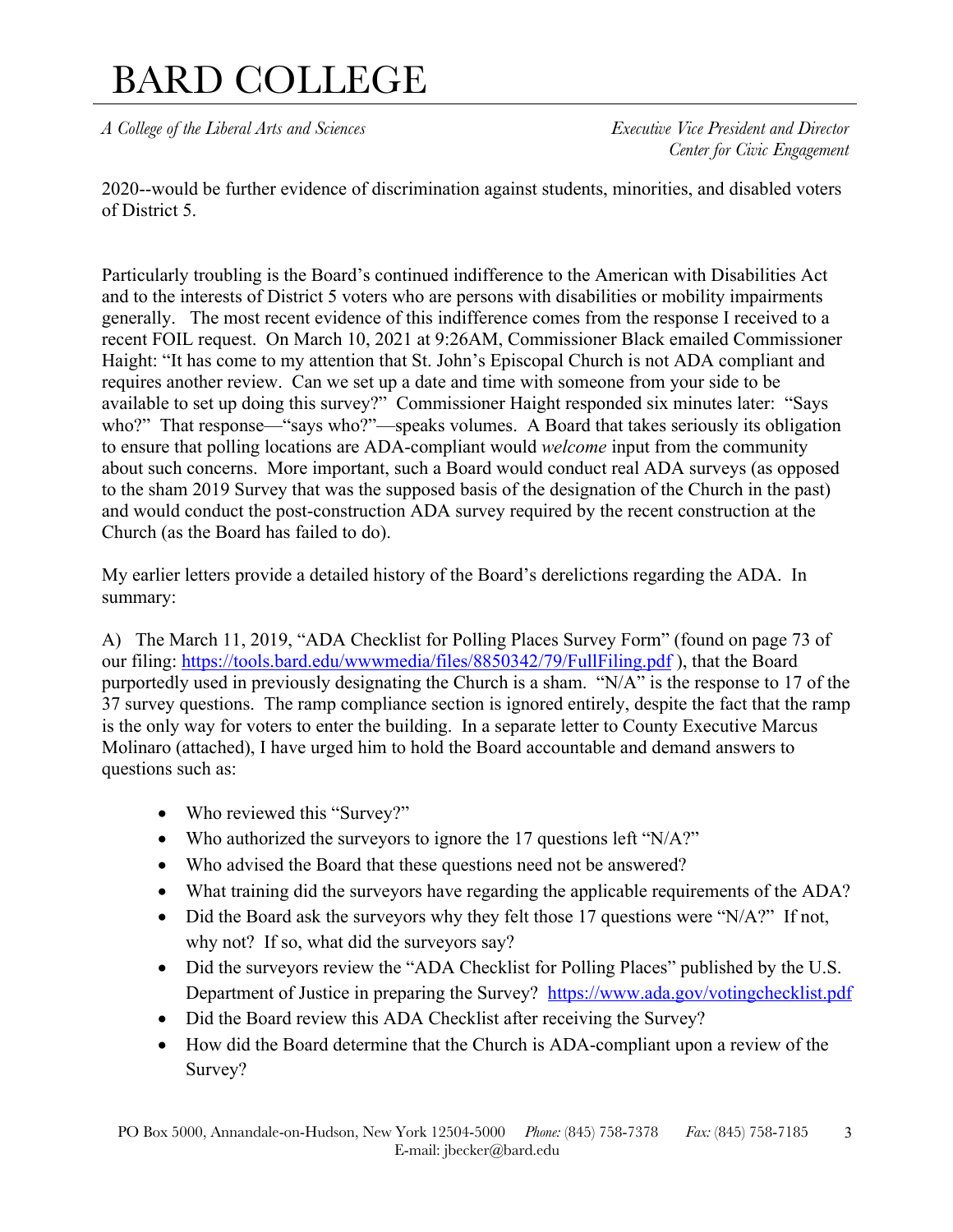*A College of the Liberal Arts and Sciences Executive Vice President and Director*

*Center for Civic Engagement*

- What has the Board done to ensure that future ADA surveys will not be similarly flawed?
- Having been placed on notice of the severe insufficiencies of the Survey, what steps has the Board taken to confirm whether the Church is ADA compliant in connection with its recent issuance of Voting Cards informing District 5 voters that their polling place has been changed to the Church?

B) The Board's continued insistence upon the Church as a polling location reflects the Board's indifference to its ADA-related obligations under New York State election law. We detailed the Church's non-compliance in court filings in our lawsuit last fall

(https://tools.bard.edu/wwwmedia/files/8850342/78/ADAReport.pdf) . You can also see a film vividly outlining the non-compliance here

(https://www.youtube.com/watch?v=jbp69lLmCG8&t=4s ), and see a press conference concerning disability issues and District 5 hosted by Caring Majority Rising here (https://www.youtube.com/watch?v=ZFp2C8bU7S0&t=2s ).

C) The Board has repeatedly ignored complaints about the Church's inaccessibility. Such documentation has appeared in numerous letters and documents and images submitted in cases before the New York State Supreme and Appellate Courts to which Commissioner Haight was party, as well as in images and documents easily available to the public (https://cce.bard.edu/community/election/voting-rights/ ).

D) The Board is aware that, after this 2019 "Survey," the Church underwent significant renovations. Such renovations require a new ADA survey that the Board has failed to conduct despite being placed on notice repeatedly of its obligation to do so.

For all of these reasons, we ask the Board to acknowledge the Bard College Campus Center as the polling location for the 5th District, or one of two such locations as required by Judge Rosa's Order. In addition to its proven track record, the Campus Center complies with the NYS Election Law. Specifically:

- the Campus Center is in close proximity to the Dutchess County LOOP bus stop (a .2- .3mile, 4-minute walk on well-lit sidewalks);
- the Campus Center is accessible for those with disabilities and has satisfied the ADAcompliance survey required under the Election Law;
- the Campus Center is in the heart of the Bard campus, and thus is within easy walking distance to the majority of voters in District 5, who live or work on campus;
- the Campus Center provides a large quantity of parking including several designated accessible parking places – within the immediate vicinity of the Campus Center;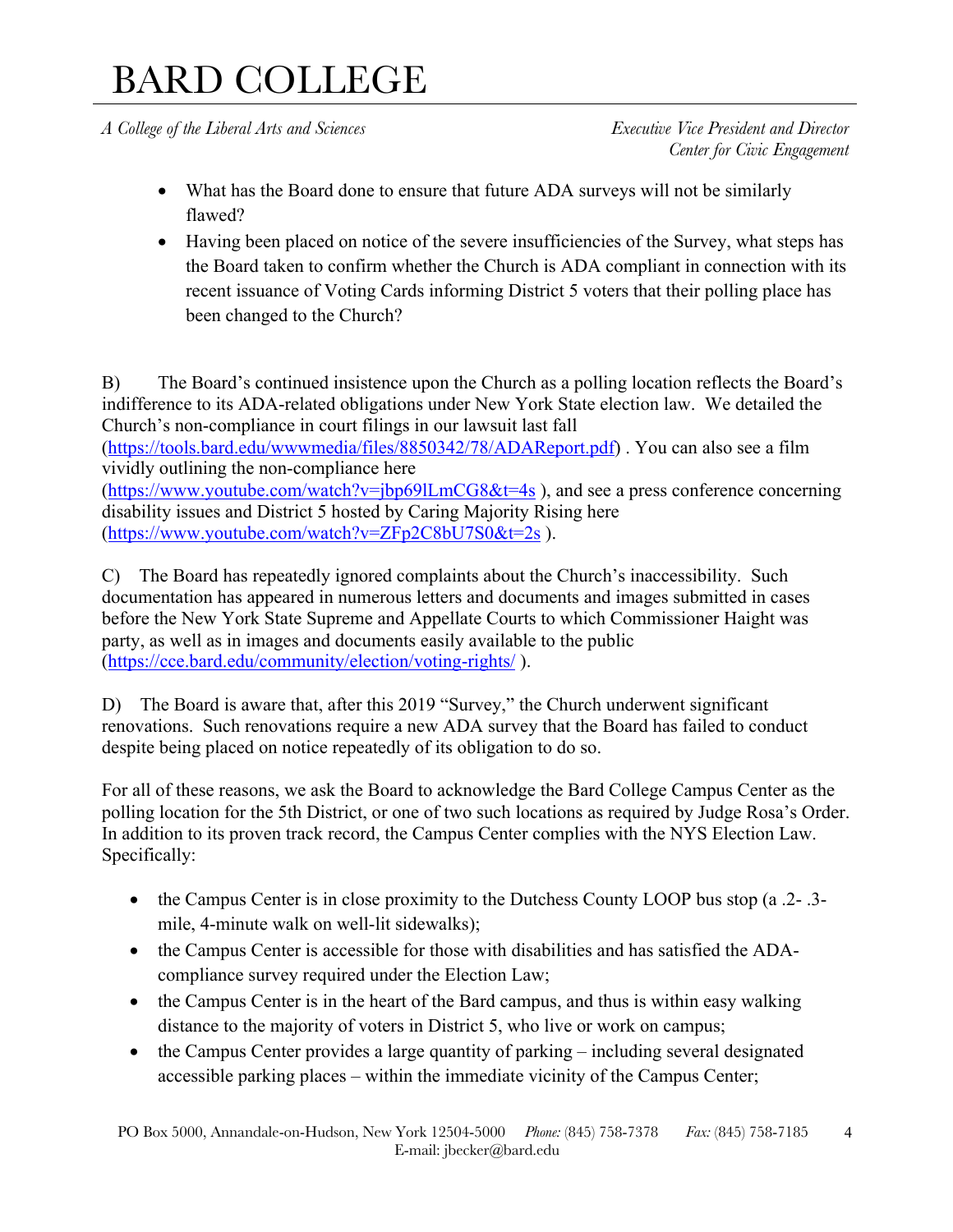*A College of the Liberal Arts and Sciences Executive Vice President and Director*

*Center for Civic Engagement*

- the Campus Center has large, open spaces which allow for socially-distant polling and adequate queuing as we continue to battle the COVID-19 pandemic; and
- the Campus Center allows for queuing inside the building, mitigating the impacts of inclement weather on elections.

On February 9, 2021, the Red Hook Town Board unanimously reaffirmed previous (unanimously approved) resolutions (including two from 2020) supporting the Campus Center as the polling site for District 5. The Town Board's input is critical, because state election law mandates consultation with the Town in this process.

The Bard College administration also endorses the Campus Center as the best polling place on campus. It is far preferable to the Performing Arts Center, which was briefly designated as a polling site in the now-rescinded resolution of November 30, 2020, because:

- The Campus Center is much closer to public transport than the Performing Arts Center.
- The Campus Center is at the center of the campus; the Performing Arts Center is nearly a mile from the center of campus, situated at the northern-most edge of a 600-acre main campus;
- The Campus Center has more proximate access to parking, including handicap parking, than the Performing Arts Center.
- The Campus Center has far better handicap accessibility and more and better situated handicap parking than other potential sites, like the Stevenson Gymnasium, which has little adjacent handicap parking and whose main floor is not on the same level of any entrance and thus requires the use of stairs or a single seated lift to access a polling location.
- The Campus Center is not regularly used as a core teaching facility and thus using it for polling is less disruptive to the day-to-day educational activities of the College than the Performing Arts Center, which regularly holds classes, rehearsals and student and public performances.
- The Campus Center is a substance-free building and has no liquor license, so alcohol is not sold or served there.
- The Campus Center, like other Bard facilities, is regularly used by the public: it contains a fully functioning United States Postal Service post office and hosts regular public events, including regular annual meetings of Bard's senior learners in its Lifetime Learning Institute.<sup>1</sup>

 $<sup>1</sup>$  At some point during our prior advocacy efforts for an on-campus polling place, Commissioner Haight</sup> raised a concern about the adequacy of the Bertelsmann Campus Center due to the supposed placement of political signs in the environs. Having surveyed the area and then consulted Bard Security, student life staff, and staff at Bard's Center for Civic Engagement, we found no such evidence.

PO Box 5000, Annandale-on-Hudson, New York 12504-5000 *Phone:* (845) 758-7378 *Fax:* (845) 758-7185 E-mail: jbecker@bard.edu 5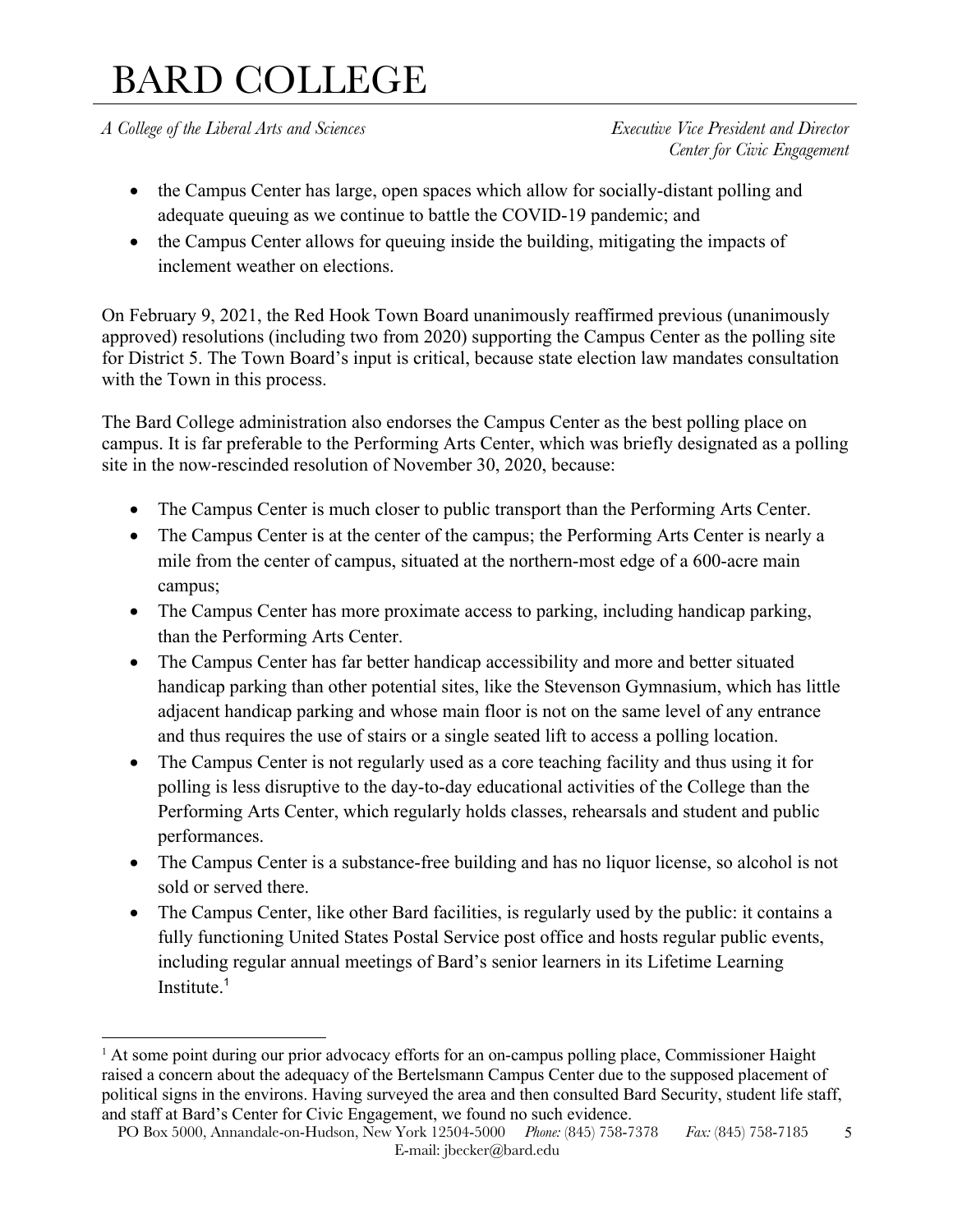*A College of the Liberal Arts and Sciences Executive Vice President and Director*

*Center for Civic Engagement*

The Campus Center is also a far better location than St. John's Episcopal in Barrytown, the previous exclusive polling site in District 5, because:

- To support youth voters, who comprise 65-70% of the registered voters in District 5, it is important that the polling site be viewed as safe and accessible. These youth voters include a large number of Bard students from underrepresented communities, representing the largest concentration of youth voters and voters of color in Red Hook
- A polling place must be located on a public transportation route when practicable. The Church is not. A significant majority of District 5 voters live near the center of the Bard campus, within easy walking distance of the Campus Center. St. John's is not accessible by foot, because it is situated on a dangerous windy and unlit county road with no sidewalk or walkable verge. Notably, Bard prohibits Bard-operated transportation from using this county road due to the dangerous driving conditions.
- A polling place must be ADA-accessible. The Church is not.
- The Church has no designated ADA-accessible parking.
- The Campus Center is close to the Dutchess County LOOP bus stop; St. John's is not.
- The Campus Center has ample parking. St. John's has limited parking, consisting of two small lots that require either walking up or down an incline to get to the Church's entrances, creating a challenge for mobility-impaired voters.
- The Campus Center has handicap accessible parking. Neither of St. John's two small lots have designated handicap parking spaces.
- St. John's is not handicap accessible and fails to meet Americans with Disability Act guidelines for access (contrary to the erroneous conclusions of the Board of Elections' previous incomplete ADA assessment).
- The Campus Center is spacious; St. John's is too small for social distancing.
- The Campus Center has ample space for queuing inside the building, whereas the que at St. John's has forced voters to stand out in the pouring rain.
- An accessibility survey must be conducted after construction. The Church underwent reconstruction in fall 2020, but no survey has been conducted.

In 2000 a bipartisan county legislative committee, on which current-County Executive Mark Molinaro served, was asked to review relevant legislation when Bard students, and students across the county, were systematically denied voting rights across the county by then Election Commissioner William Paroli Sr. The committee concluded unanimously that not only do students have the right to vote locally, but "[t]he Dutchess County Board of Elections should encourage the use of voting franchise among students." Our request that you designate the Campus Center as the polling location for District 5 is in that spirit.

Our request is in the spirit of this year, which marks the 50th anniversary of the 26th Amendment to